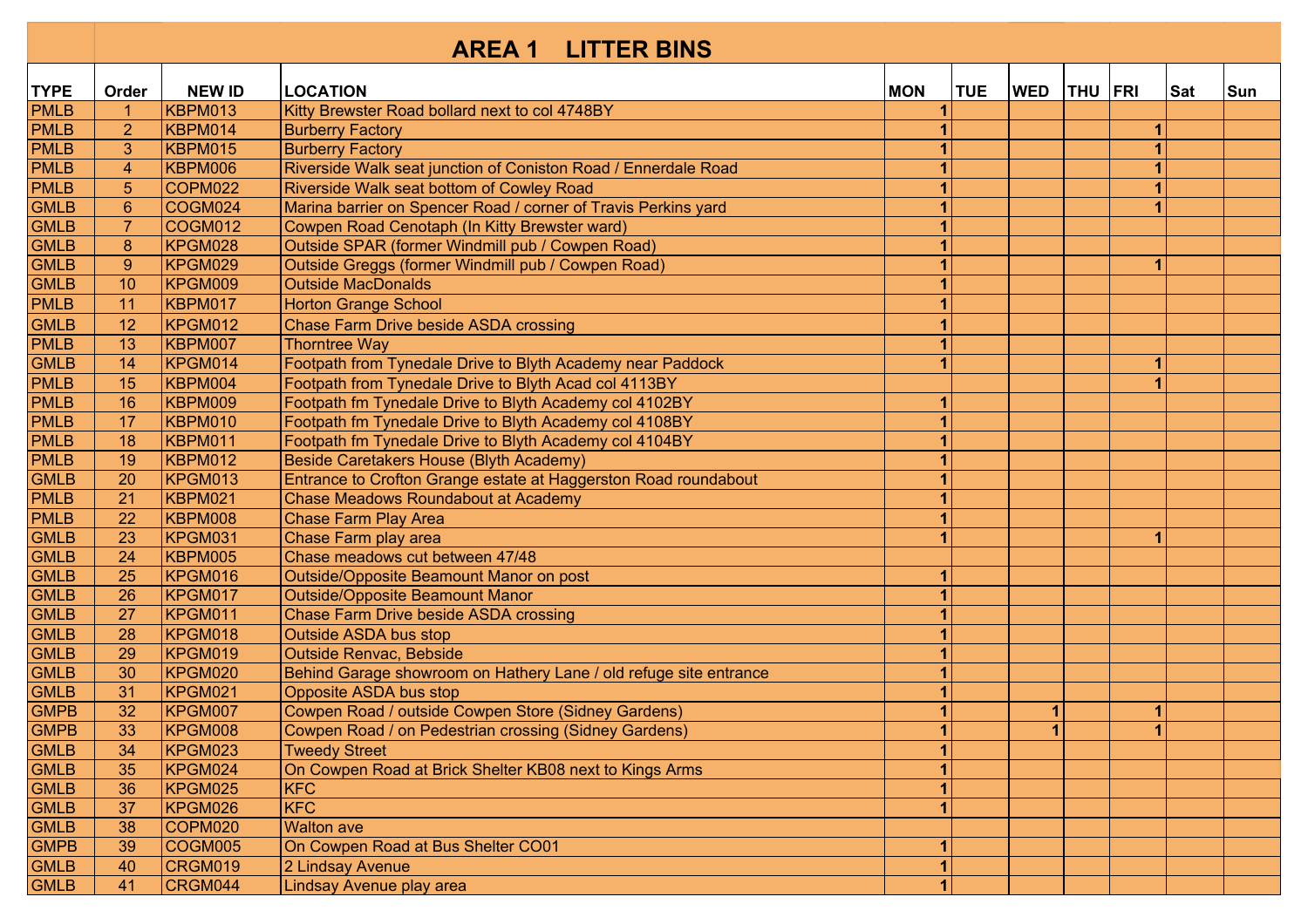| <b>PMLB</b> | 42 | CRPM007        | 55 Temple Avenue                                                                | 1              |   |   |  |
|-------------|----|----------------|---------------------------------------------------------------------------------|----------------|---|---|--|
| <b>GMPB</b> | 43 | CRGM004        | <b>Walton Avenue Memorial Gardens</b>                                           | $\mathbf{1}$   |   |   |  |
| <b>GMPB</b> | 44 | COGM007        | <b>Outside Sure Start</b>                                                       | 1              |   |   |  |
| <b>GMPB</b> | 45 | ISGM017        | <b>Marlow Street Pizza Shop</b>                                                 | 1              |   |   |  |
| <b>GMPB</b> | 46 | ISGM014        | Princess Louise Road / First Avenue junction at Bus Shelter IS06 ( to replace?) | 1              |   |   |  |
| <b>PMLB</b> | 47 | COPM012        | ped crossing leading to sports centre                                           | 1              |   |   |  |
| <b>PMLB</b> | 48 | COPM012        | Sports Centre (footpath near allotments)                                        | 1              |   |   |  |
| <b>GMPB</b> | 49 | COGM002        | Sports Centre play area                                                         | $\overline{1}$ |   |   |  |
| <b>GMPB</b> | 50 | COGM003        | Sports Centre play area                                                         | $\overline{1}$ |   |   |  |
| <b>GMPB</b> | 51 | COGM002        | <b>Sports Centre Car Park</b>                                                   | 1              | 1 |   |  |
| <b>GMPB</b> | 52 | COGM003        | <b>Sports Centre Car Park</b>                                                   | 1              |   |   |  |
| <b>GMPB</b> | 53 | <b>ISGM018</b> | Footpath beside Railway Terrace                                                 | 1              |   |   |  |
| <b>GMLB</b> | 54 | ISGM024        | <b>Newsham Road/Kendal Avenue</b>                                               | 1              |   |   |  |
| <b>PMLB</b> | 55 | <b>ISPM001</b> | On track off Princess Louise Road / backing onto old primary school             | 1              |   |   |  |
| <b>PMLB</b> | 56 | <b>ISPM003</b> | Path to Sports Centre on Princess Louise Road                                   |                |   | 1 |  |
| <b>PMLB</b> | 57 | <b>ISPM004</b> | Newsham Road crossing to South Farm allotments JOE PERCYS                       |                |   |   |  |
| <b>PMLB</b> | 58 | <b>ISPM005</b> | <b>Trevelyan Avenue</b>                                                         | 1              |   |   |  |
| <b>GMLB</b> | 59 | <b>ISGM023</b> | Newsham Road/Mitford Avenue                                                     | 1              |   |   |  |
| <b>GMPB</b> | 60 | <b>ISGM011</b> | Southend Avenue footpath                                                        | 1              |   |   |  |
| <b>GMPB</b> | 61 | ISGM012        | Wordsworth Avenue shops / Coop store                                            | 1              | 1 | 1 |  |
| <b>GMPB</b> | 62 | <b>ISGM013</b> | Wordsworth Avenue shops/ Poets Corner Newsagent                                 | $\overline{1}$ |   |   |  |
| <b>GMLB</b> | 63 | <b>ISGM020</b> | <b>Burns Avenue Play Area</b>                                                   |                |   |   |  |
| <b>GMLB</b> | 64 | <b>ISGM021</b> | <b>Burns Avenue Play Area</b>                                                   |                |   |   |  |
| <b>PMLB</b> | 65 | <b>ISPM009</b> | <b>Shelley Crescent green</b>                                                   | 1              |   |   |  |
| <b>GMLB</b> | 66 | <b>ISGM025</b> | On Newsham Road at junction Burns Avenue at Bus shelter IS01                    |                |   |   |  |
| <b>GMPB</b> | 67 | <b>ISGM010</b> | Chester Grove at Isabella pub car park                                          |                |   |   |  |
| <b>GMPB</b> | 68 | ISGM007        | Between Haven Court and Southend Avenue at Bus shelter IS02                     |                |   |   |  |
| <b>GMPB</b> | 69 | <b>ISGM016</b> | <b>Chester Grove at Isabella Road end</b>                                       |                |   |   |  |
| <b>PMLB</b> | 70 | <b>ISPM006</b> | On Ingoe closeat Bus Shelter IS05                                               |                |   |   |  |
| <b>PMLB</b> | 71 | <b>ISPM008</b> | Isabella Playing Field Opp. Community Centre                                    |                |   |   |  |
| <b>GMLB</b> | 72 | COGM014        | Ogle Drive to Albion Way footpath Cowpen Farm @ Ingoe Close                     |                |   |   |  |
| <b>GMLB</b> | 73 | COGM015        | Ogle Drive to Albion Way footpath Cowpen Farm @ Elsdon Close                    |                |   |   |  |
| <b>GMLB</b> | 74 | COGM016        | Ogle Drive to Albion Way footpath Cowpen Farm @ Matfen Close                    |                |   |   |  |
| <b>PMLB</b> | 75 | COPM017        | Albion Way opposite Golden Eagle Pub                                            |                |   |   |  |
| <b>PMLB</b> | 76 | COPM015        | Priory Grange col 4835BY                                                        |                |   |   |  |
| <b>PMLB</b> | 77 | COPM016        | Priory Grange col 4831BY                                                        |                |   | 1 |  |
| <b>PMLB</b> | 78 | COPM001        | Albion Way at Bus Shelter CO11                                                  | 1              |   | 1 |  |
| <b>GMLB</b> | 79 | COGM019        | <b>Sweethope Avenue</b>                                                         | 1              |   |   |  |
| <b>GMPB</b> | 80 | COGM008        | Opposite 17 Bolam Avenue                                                        | 1              |   |   |  |
| <b>PMLB</b> | 81 | COPM002        | Albion Way at Bus Shelter CO10                                                  | 1              |   |   |  |
| <b>PMLB</b> | 82 | COPM018        | 4 Craster Close                                                                 |                |   |   |  |
| <b>GMPB</b> | 83 | COGM010        | Hepple Court col 3676BY                                                         |                |   |   |  |
| <b>PMLB</b> | 84 | COPM021        | Ogle Drive to Fallow Park                                                       |                |   |   |  |
| <b>GMLB</b> | 85 | <b>ISGM026</b> | <b>Ogle Drive MUGA</b>                                                          |                |   | 1 |  |
| <b>GMPB</b> | 86 | <b>ISGM015</b> | Ogle Drive skate park                                                           |                |   | 1 |  |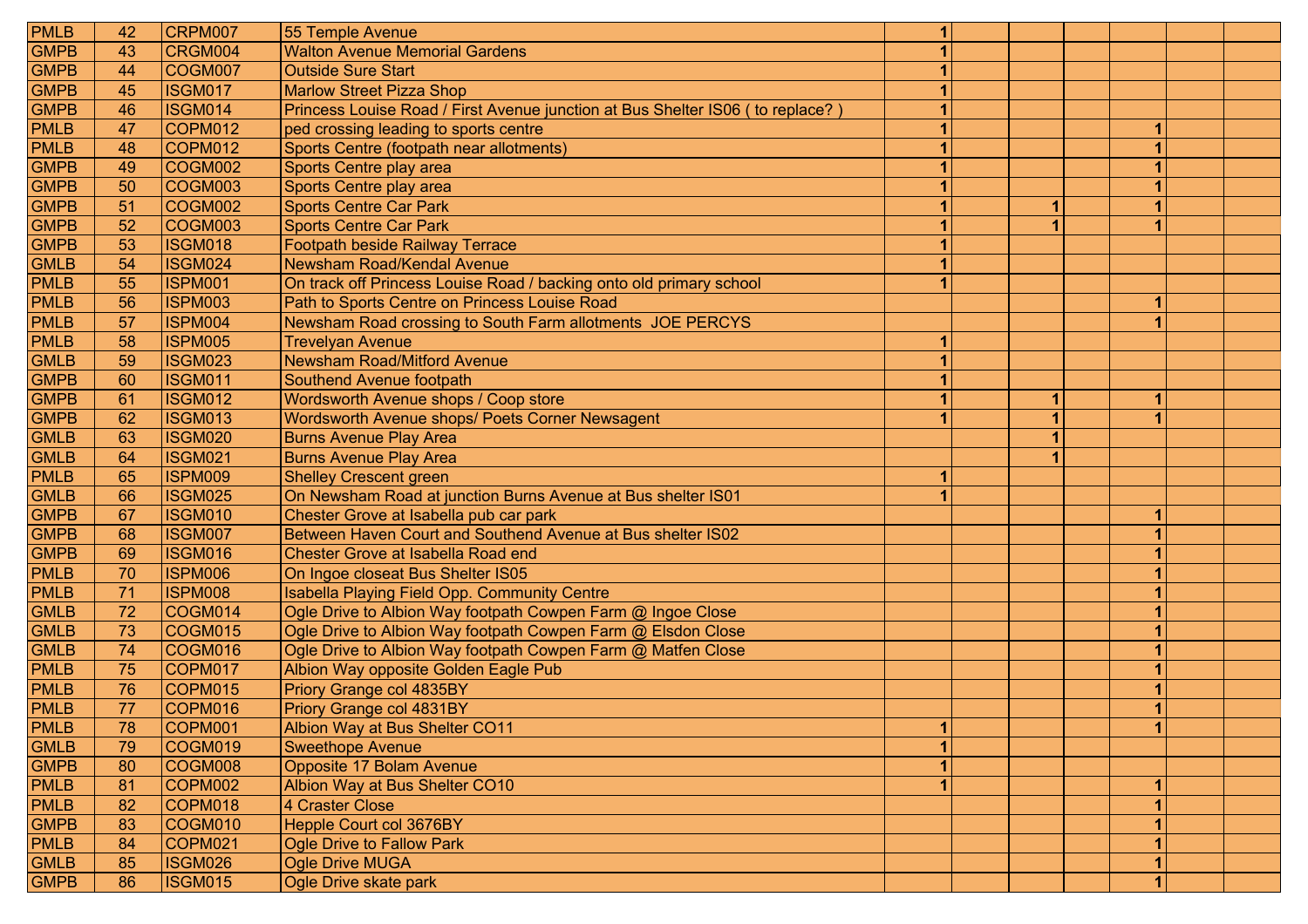| 87  | COGM017                                      | Ogle Drive to Albion Way footpath Cowpen Farm @ Albion Way                                                                                                                                                                                               |                                                                                                                                                                                                                                                                                                                                                                                                               |             |              |   |    |                |                 |
|-----|----------------------------------------------|----------------------------------------------------------------------------------------------------------------------------------------------------------------------------------------------------------------------------------------------------------|---------------------------------------------------------------------------------------------------------------------------------------------------------------------------------------------------------------------------------------------------------------------------------------------------------------------------------------------------------------------------------------------------------------|-------------|--------------|---|----|----------------|-----------------|
| 88  | COPM004                                      | On Ingram Drive at Footpath to Albion Way                                                                                                                                                                                                                |                                                                                                                                                                                                                                                                                                                                                                                                               |             |              |   | 1  |                |                 |
| 89  | COPM013                                      | Malvins Road inside Cemetry through small gate at back                                                                                                                                                                                                   | $\overline{\mathbf{1}}$                                                                                                                                                                                                                                                                                                                                                                                       |             |              |   | 1  |                |                 |
| 90  | COGM001                                      | Malvins Road col 2016BY                                                                                                                                                                                                                                  |                                                                                                                                                                                                                                                                                                                                                                                                               |             |              |   |    |                |                 |
| 91  | COPM003                                      | Albion Way on brow of hill on old railway line                                                                                                                                                                                                           |                                                                                                                                                                                                                                                                                                                                                                                                               |             |              |   |    |                |                 |
| 92  | COGM013                                      | <b>Halgreen to Dean View Drive</b>                                                                                                                                                                                                                       |                                                                                                                                                                                                                                                                                                                                                                                                               |             |              |   |    |                |                 |
| 93  | COGM004                                      | Brierley Road shops (In Kitty Brewster ward)                                                                                                                                                                                                             |                                                                                                                                                                                                                                                                                                                                                                                                               |             | 1            |   | 1  |                |                 |
| 94  |                                              | Axwell Drive play area                                                                                                                                                                                                                                   |                                                                                                                                                                                                                                                                                                                                                                                                               |             |              |   |    |                |                 |
| 95  | COGM021                                      | <b>Axwell Drive play area</b>                                                                                                                                                                                                                            | 1                                                                                                                                                                                                                                                                                                                                                                                                             |             |              |   |    |                |                 |
| 96  | KPGM002                                      |                                                                                                                                                                                                                                                          |                                                                                                                                                                                                                                                                                                                                                                                                               |             |              |   | 1  |                |                 |
| 97  |                                              |                                                                                                                                                                                                                                                          |                                                                                                                                                                                                                                                                                                                                                                                                               |             |              |   |    |                |                 |
|     |                                              |                                                                                                                                                                                                                                                          |                                                                                                                                                                                                                                                                                                                                                                                                               |             |              |   |    |                |                 |
| 99  |                                              |                                                                                                                                                                                                                                                          |                                                                                                                                                                                                                                                                                                                                                                                                               |             |              |   |    |                |                 |
| 100 |                                              | 62 Tynedale Drive                                                                                                                                                                                                                                        |                                                                                                                                                                                                                                                                                                                                                                                                               |             |              |   | 1  |                |                 |
| 101 |                                              | 54 Tynedale Drive                                                                                                                                                                                                                                        |                                                                                                                                                                                                                                                                                                                                                                                                               |             |              |   | 4  |                |                 |
| 102 |                                              | Tynedale Drive on junction to Ark Royal Close                                                                                                                                                                                                            |                                                                                                                                                                                                                                                                                                                                                                                                               |             |              |   |    |                |                 |
| 103 |                                              |                                                                                                                                                                                                                                                          |                                                                                                                                                                                                                                                                                                                                                                                                               |             |              |   |    |                |                 |
| 104 | <b>KBPM016</b>                               | Outside Archery Club on Tynedale drive                                                                                                                                                                                                                   |                                                                                                                                                                                                                                                                                                                                                                                                               |             |              |   |    |                |                 |
| 105 |                                              | Tynedale Drive opp. Bus Shelter KB16 / path to open field & school ( to replace? )                                                                                                                                                                       |                                                                                                                                                                                                                                                                                                                                                                                                               |             |              |   | 1  |                |                 |
| 106 | KPGM027                                      | On Tynedale Drive at Bus Shelter KB16                                                                                                                                                                                                                    |                                                                                                                                                                                                                                                                                                                                                                                                               |             |              |   | 1  |                |                 |
|     |                                              |                                                                                                                                                                                                                                                          |                                                                                                                                                                                                                                                                                                                                                                                                               |             |              |   | 1  |                |                 |
| 108 |                                              | 1 Weardale Avenue                                                                                                                                                                                                                                        |                                                                                                                                                                                                                                                                                                                                                                                                               |             |              |   |    |                |                 |
| 109 |                                              | <b>Opposite 5 Tynedale Drive</b>                                                                                                                                                                                                                         |                                                                                                                                                                                                                                                                                                                                                                                                               |             |              |   |    |                |                 |
|     |                                              |                                                                                                                                                                                                                                                          |                                                                                                                                                                                                                                                                                                                                                                                                               |             |              |   |    |                |                 |
|     |                                              |                                                                                                                                                                                                                                                          | 1                                                                                                                                                                                                                                                                                                                                                                                                             |             | $\mathbf{1}$ |   | 1  |                |                 |
|     |                                              | <b>Briardale Road row of shops</b>                                                                                                                                                                                                                       |                                                                                                                                                                                                                                                                                                                                                                                                               |             |              |   | 1  |                |                 |
| 113 |                                              |                                                                                                                                                                                                                                                          |                                                                                                                                                                                                                                                                                                                                                                                                               |             |              |   |    |                |                 |
|     |                                              | Briardale play area                                                                                                                                                                                                                                      |                                                                                                                                                                                                                                                                                                                                                                                                               |             |              |   |    |                |                 |
|     |                                              |                                                                                                                                                                                                                                                          |                                                                                                                                                                                                                                                                                                                                                                                                               |             |              |   |    |                |                 |
| 116 |                                              | 15 The Orchards / Cowpen playing field south end of path                                                                                                                                                                                                 |                                                                                                                                                                                                                                                                                                                                                                                                               |             |              |   |    |                |                 |
| 117 | COPM014                                      | <b>Opposite B&amp;M Bargains</b>                                                                                                                                                                                                                         |                                                                                                                                                                                                                                                                                                                                                                                                               |             |              |   |    |                |                 |
| 118 | COGM009                                      | Opposite Sure Start (In Croft ward)                                                                                                                                                                                                                      |                                                                                                                                                                                                                                                                                                                                                                                                               |             |              |   |    |                |                 |
|     |                                              |                                                                                                                                                                                                                                                          | Mon                                                                                                                                                                                                                                                                                                                                                                                                           | <b>Tues</b> |              |   |    |                | Sun             |
|     |                                              |                                                                                                                                                                                                                                                          |                                                                                                                                                                                                                                                                                                                                                                                                               | 0           | 12           | 0 | 63 |                | 154             |
|     | 98<br>107<br>110<br>111<br>112<br>114<br>115 | COGM020<br>KPGM003<br><b>KBPM001</b><br>KBPM002<br>KBPM018<br><b>KBPM019</b><br>KPGM001<br>KBPM020<br>KPGM010<br>KPGM015<br>KBPM023<br>KBPM022<br>KBPM024<br>KPGM004<br><b>KPGM005</b><br>KBPM003<br>KPGM030<br>COGM018<br>COGM006<br>number of bins 114 | Top of Tynedale Drive / path to Isabella Heap<br><b>Swaledale Avenue shops</b><br><b>Swaledale Avenue Shops</b><br>Behind Swaledale Avenue on field<br>Sporting Club drop off point off Tynedale Drive<br>Outside Tynedale House at bus stop<br>McDonalds cut through to Patterdale Road<br>Briardale Road mini market store<br>33 Briardale Road<br>Edendale Court / Cowpen playing fields north end of path |             | 79           |   |    | Weds Thurs Fri | <b>Sat</b><br>0 |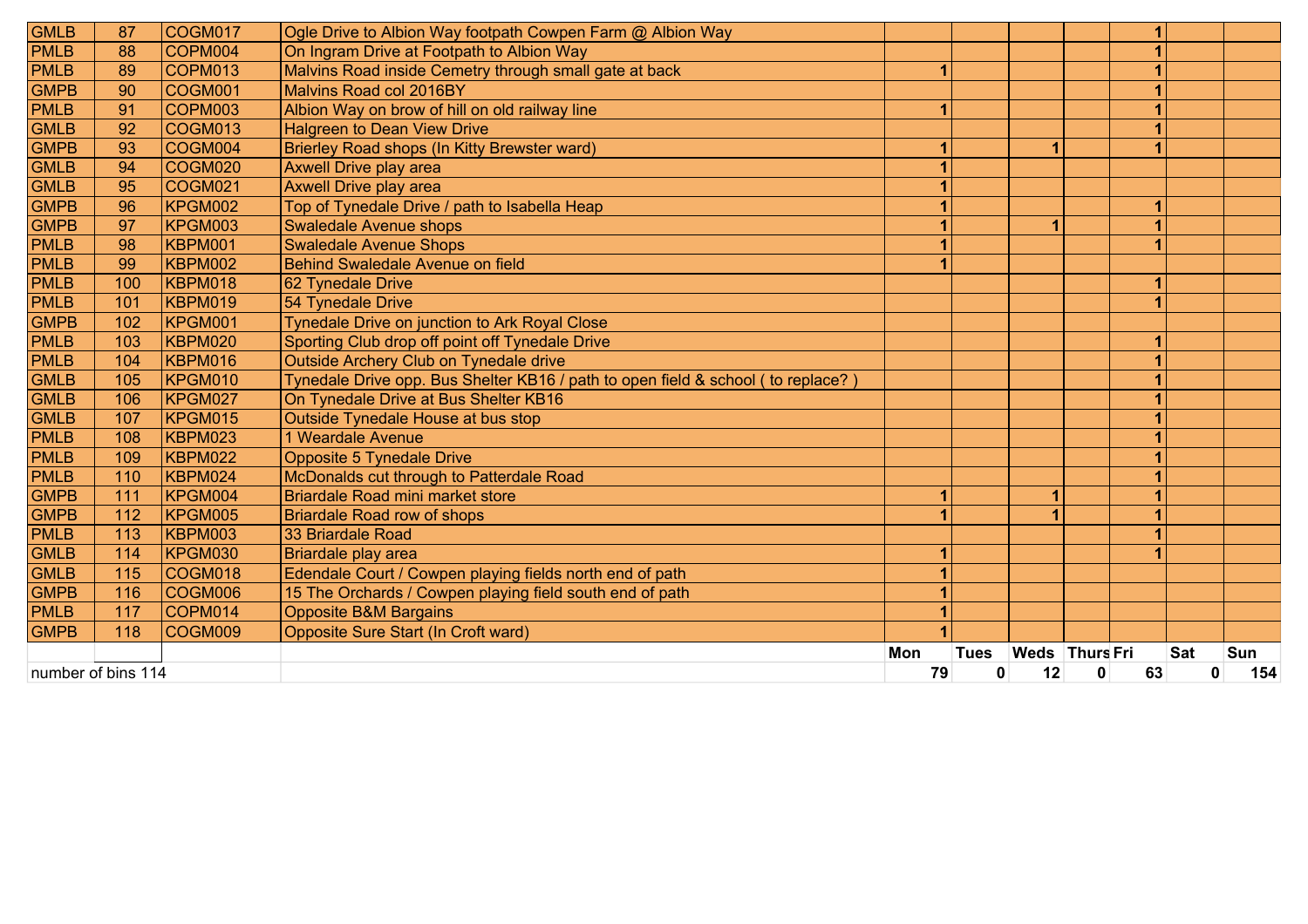## **AREA 2 LITTER BINS**

|                                                                                                                                                                                                                                                                                                                                                   | TYPE   Order |                                                                                                                                                                                                                                                                                                                                                                       | <b>NEW ID   LOCATION</b>                                                                                                                                                                                                                                                                                                                                                                                                                                                                                                                                                                                                                                                                                                                                                                                                                                                                                                                                                                                | <b>MON</b>                                                                                                                                                                                                                                                        | <b>TUE</b> | <b>WED</b> | <b>THU</b> | <b>FRI</b> | ∣sat | sun |
|---------------------------------------------------------------------------------------------------------------------------------------------------------------------------------------------------------------------------------------------------------------------------------------------------------------------------------------------------|--------------|-----------------------------------------------------------------------------------------------------------------------------------------------------------------------------------------------------------------------------------------------------------------------------------------------------------------------------------------------------------------------|---------------------------------------------------------------------------------------------------------------------------------------------------------------------------------------------------------------------------------------------------------------------------------------------------------------------------------------------------------------------------------------------------------------------------------------------------------------------------------------------------------------------------------------------------------------------------------------------------------------------------------------------------------------------------------------------------------------------------------------------------------------------------------------------------------------------------------------------------------------------------------------------------------------------------------------------------------------------------------------------------------|-------------------------------------------------------------------------------------------------------------------------------------------------------------------------------------------------------------------------------------------------------------------|------------|------------|------------|------------|------|-----|
| <b>PMLB</b>                                                                                                                                                                                                                                                                                                                                       |              | 1 COPM024                                                                                                                                                                                                                                                                                                                                                             | On Cowpen Road at Bus Shelter CO05 at TA Centre                                                                                                                                                                                                                                                                                                                                                                                                                                                                                                                                                                                                                                                                                                                                                                                                                                                                                                                                                         |                                                                                                                                                                                                                                                                   |            |            |            |            |      |     |
| <b>PMLB</b>                                                                                                                                                                                                                                                                                                                                       |              | 2 COPM011                                                                                                                                                                                                                                                                                                                                                             | Outside Cemetery on Cowpen Road at Bus Shelter CO04                                                                                                                                                                                                                                                                                                                                                                                                                                                                                                                                                                                                                                                                                                                                                                                                                                                                                                                                                     |                                                                                                                                                                                                                                                                   |            |            |            |            |      |     |
| <b>PMLB</b>                                                                                                                                                                                                                                                                                                                                       |              | 3 COPM007                                                                                                                                                                                                                                                                                                                                                             | <b>ASDA to Chestnut Avenue bus shelter</b>                                                                                                                                                                                                                                                                                                                                                                                                                                                                                                                                                                                                                                                                                                                                                                                                                                                                                                                                                              |                                                                                                                                                                                                                                                                   |            |            |            |            |      |     |
| <b>PMLB</b>                                                                                                                                                                                                                                                                                                                                       |              | 4 COPM008                                                                                                                                                                                                                                                                                                                                                             | Old Pit Road / Crawford Street                                                                                                                                                                                                                                                                                                                                                                                                                                                                                                                                                                                                                                                                                                                                                                                                                                                                                                                                                                          |                                                                                                                                                                                                                                                                   |            |            |            |            |      |     |
| <b>PMLB</b>                                                                                                                                                                                                                                                                                                                                       | 5            |                                                                                                                                                                                                                                                                                                                                                                       | Old Pit Road / Crawford Street                                                                                                                                                                                                                                                                                                                                                                                                                                                                                                                                                                                                                                                                                                                                                                                                                                                                                                                                                                          |                                                                                                                                                                                                                                                                   |            |            |            |            |      |     |
| GMLB                                                                                                                                                                                                                                                                                                                                              |              | 6 COGM025                                                                                                                                                                                                                                                                                                                                                             | <b>Millfield Gardens play area</b>                                                                                                                                                                                                                                                                                                                                                                                                                                                                                                                                                                                                                                                                                                                                                                                                                                                                                                                                                                      | $\overline{1}$                                                                                                                                                                                                                                                    |            |            |            |            |      |     |
| GMLB                                                                                                                                                                                                                                                                                                                                              |              | 7 COGM011                                                                                                                                                                                                                                                                                                                                                             | <b>Millfield Gardens seating area</b>                                                                                                                                                                                                                                                                                                                                                                                                                                                                                                                                                                                                                                                                                                                                                                                                                                                                                                                                                                   |                                                                                                                                                                                                                                                                   |            |            |            |            |      |     |
| <b>PMLB</b>                                                                                                                                                                                                                                                                                                                                       |              | 8 COPM023                                                                                                                                                                                                                                                                                                                                                             | Sycamore Avenue junction of Hodgson Road                                                                                                                                                                                                                                                                                                                                                                                                                                                                                                                                                                                                                                                                                                                                                                                                                                                                                                                                                                | $\overline{\mathbf{1}}$                                                                                                                                                                                                                                           |            |            |            |            |      |     |
| PMLB                                                                                                                                                                                                                                                                                                                                              |              | 9 COPM009                                                                                                                                                                                                                                                                                                                                                             | 2 Chestnut Avenue                                                                                                                                                                                                                                                                                                                                                                                                                                                                                                                                                                                                                                                                                                                                                                                                                                                                                                                                                                                       |                                                                                                                                                                                                                                                                   |            |            |            |            |      |     |
| PMLB                                                                                                                                                                                                                                                                                                                                              |              | $10 $ COPM006                                                                                                                                                                                                                                                                                                                                                         | <b>Popular Avenue</b>                                                                                                                                                                                                                                                                                                                                                                                                                                                                                                                                                                                                                                                                                                                                                                                                                                                                                                                                                                                   | $\mathbf{1}$                                                                                                                                                                                                                                                      |            |            |            |            |      |     |
| <b>PMLB</b>                                                                                                                                                                                                                                                                                                                                       |              | $11 $ COPM019                                                                                                                                                                                                                                                                                                                                                         | 1 Limes Avenue junction of Hodgson Road                                                                                                                                                                                                                                                                                                                                                                                                                                                                                                                                                                                                                                                                                                                                                                                                                                                                                                                                                                 | $\blacksquare$                                                                                                                                                                                                                                                    |            |            |            |            |      |     |
| <b>PMLB</b>                                                                                                                                                                                                                                                                                                                                       |              | 12 COPM005                                                                                                                                                                                                                                                                                                                                                            | <b>Chestnut Avenue</b>                                                                                                                                                                                                                                                                                                                                                                                                                                                                                                                                                                                                                                                                                                                                                                                                                                                                                                                                                                                  |                                                                                                                                                                                                                                                                   |            |            |            |            |      |     |
| <b>GMLB</b>                                                                                                                                                                                                                                                                                                                                       |              | 13 COGM023                                                                                                                                                                                                                                                                                                                                                            | North Farm play area on Cowpen Road                                                                                                                                                                                                                                                                                                                                                                                                                                                                                                                                                                                                                                                                                                                                                                                                                                                                                                                                                                     | $\overline{1}$                                                                                                                                                                                                                                                    |            |            |            |            |      |     |
| <b>GMLB</b>                                                                                                                                                                                                                                                                                                                                       |              | 14 COGM022                                                                                                                                                                                                                                                                                                                                                            | North Farm play area on Cowpen Road                                                                                                                                                                                                                                                                                                                                                                                                                                                                                                                                                                                                                                                                                                                                                                                                                                                                                                                                                                     |                                                                                                                                                                                                                                                                   |            |            |            |            |      |     |
|                                                                                                                                                                                                                                                                                                                                                   |              |                                                                                                                                                                                                                                                                                                                                                                       |                                                                                                                                                                                                                                                                                                                                                                                                                                                                                                                                                                                                                                                                                                                                                                                                                                                                                                                                                                                                         |                                                                                                                                                                                                                                                                   |            |            |            |            |      |     |
|                                                                                                                                                                                                                                                                                                                                                   |              |                                                                                                                                                                                                                                                                                                                                                                       |                                                                                                                                                                                                                                                                                                                                                                                                                                                                                                                                                                                                                                                                                                                                                                                                                                                                                                                                                                                                         |                                                                                                                                                                                                                                                                   |            |            |            |            |      |     |
|                                                                                                                                                                                                                                                                                                                                                   |              |                                                                                                                                                                                                                                                                                                                                                                       |                                                                                                                                                                                                                                                                                                                                                                                                                                                                                                                                                                                                                                                                                                                                                                                                                                                                                                                                                                                                         |                                                                                                                                                                                                                                                                   |            |            |            |            |      |     |
|                                                                                                                                                                                                                                                                                                                                                   |              |                                                                                                                                                                                                                                                                                                                                                                       |                                                                                                                                                                                                                                                                                                                                                                                                                                                                                                                                                                                                                                                                                                                                                                                                                                                                                                                                                                                                         |                                                                                                                                                                                                                                                                   |            |            |            |            |      |     |
|                                                                                                                                                                                                                                                                                                                                                   |              |                                                                                                                                                                                                                                                                                                                                                                       |                                                                                                                                                                                                                                                                                                                                                                                                                                                                                                                                                                                                                                                                                                                                                                                                                                                                                                                                                                                                         |                                                                                                                                                                                                                                                                   |            |            |            |            |      |     |
|                                                                                                                                                                                                                                                                                                                                                   |              |                                                                                                                                                                                                                                                                                                                                                                       |                                                                                                                                                                                                                                                                                                                                                                                                                                                                                                                                                                                                                                                                                                                                                                                                                                                                                                                                                                                                         |                                                                                                                                                                                                                                                                   |            |            |            |            |      |     |
|                                                                                                                                                                                                                                                                                                                                                   |              |                                                                                                                                                                                                                                                                                                                                                                       |                                                                                                                                                                                                                                                                                                                                                                                                                                                                                                                                                                                                                                                                                                                                                                                                                                                                                                                                                                                                         |                                                                                                                                                                                                                                                                   |            |            |            |            |      |     |
|                                                                                                                                                                                                                                                                                                                                                   |              |                                                                                                                                                                                                                                                                                                                                                                       |                                                                                                                                                                                                                                                                                                                                                                                                                                                                                                                                                                                                                                                                                                                                                                                                                                                                                                                                                                                                         |                                                                                                                                                                                                                                                                   |            |            |            |            |      |     |
|                                                                                                                                                                                                                                                                                                                                                   |              |                                                                                                                                                                                                                                                                                                                                                                       |                                                                                                                                                                                                                                                                                                                                                                                                                                                                                                                                                                                                                                                                                                                                                                                                                                                                                                                                                                                                         |                                                                                                                                                                                                                                                                   |            |            |            |            |      |     |
|                                                                                                                                                                                                                                                                                                                                                   |              |                                                                                                                                                                                                                                                                                                                                                                       |                                                                                                                                                                                                                                                                                                                                                                                                                                                                                                                                                                                                                                                                                                                                                                                                                                                                                                                                                                                                         |                                                                                                                                                                                                                                                                   |            |            |            | 1          |      |     |
|                                                                                                                                                                                                                                                                                                                                                   |              |                                                                                                                                                                                                                                                                                                                                                                       |                                                                                                                                                                                                                                                                                                                                                                                                                                                                                                                                                                                                                                                                                                                                                                                                                                                                                                                                                                                                         |                                                                                                                                                                                                                                                                   |            |            |            |            |      |     |
|                                                                                                                                                                                                                                                                                                                                                   |              |                                                                                                                                                                                                                                                                                                                                                                       |                                                                                                                                                                                                                                                                                                                                                                                                                                                                                                                                                                                                                                                                                                                                                                                                                                                                                                                                                                                                         |                                                                                                                                                                                                                                                                   |            |            |            |            |      |     |
|                                                                                                                                                                                                                                                                                                                                                   |              |                                                                                                                                                                                                                                                                                                                                                                       |                                                                                                                                                                                                                                                                                                                                                                                                                                                                                                                                                                                                                                                                                                                                                                                                                                                                                                                                                                                                         |                                                                                                                                                                                                                                                                   |            |            |            |            |      |     |
|                                                                                                                                                                                                                                                                                                                                                   |              |                                                                                                                                                                                                                                                                                                                                                                       |                                                                                                                                                                                                                                                                                                                                                                                                                                                                                                                                                                                                                                                                                                                                                                                                                                                                                                                                                                                                         |                                                                                                                                                                                                                                                                   |            |            |            |            |      |     |
|                                                                                                                                                                                                                                                                                                                                                   |              |                                                                                                                                                                                                                                                                                                                                                                       |                                                                                                                                                                                                                                                                                                                                                                                                                                                                                                                                                                                                                                                                                                                                                                                                                                                                                                                                                                                                         |                                                                                                                                                                                                                                                                   |            |            |            |            |      |     |
|                                                                                                                                                                                                                                                                                                                                                   |              |                                                                                                                                                                                                                                                                                                                                                                       |                                                                                                                                                                                                                                                                                                                                                                                                                                                                                                                                                                                                                                                                                                                                                                                                                                                                                                                                                                                                         |                                                                                                                                                                                                                                                                   |            |            |            |            |      |     |
|                                                                                                                                                                                                                                                                                                                                                   |              |                                                                                                                                                                                                                                                                                                                                                                       |                                                                                                                                                                                                                                                                                                                                                                                                                                                                                                                                                                                                                                                                                                                                                                                                                                                                                                                                                                                                         |                                                                                                                                                                                                                                                                   |            |            |            | 1          |      |     |
|                                                                                                                                                                                                                                                                                                                                                   |              |                                                                                                                                                                                                                                                                                                                                                                       |                                                                                                                                                                                                                                                                                                                                                                                                                                                                                                                                                                                                                                                                                                                                                                                                                                                                                                                                                                                                         |                                                                                                                                                                                                                                                                   |            |            |            |            |      |     |
|                                                                                                                                                                                                                                                                                                                                                   |              |                                                                                                                                                                                                                                                                                                                                                                       |                                                                                                                                                                                                                                                                                                                                                                                                                                                                                                                                                                                                                                                                                                                                                                                                                                                                                                                                                                                                         |                                                                                                                                                                                                                                                                   |            |            |            |            |      |     |
|                                                                                                                                                                                                                                                                                                                                                   |              |                                                                                                                                                                                                                                                                                                                                                                       |                                                                                                                                                                                                                                                                                                                                                                                                                                                                                                                                                                                                                                                                                                                                                                                                                                                                                                                                                                                                         |                                                                                                                                                                                                                                                                   |            |            |            |            |      |     |
|                                                                                                                                                                                                                                                                                                                                                   |              |                                                                                                                                                                                                                                                                                                                                                                       |                                                                                                                                                                                                                                                                                                                                                                                                                                                                                                                                                                                                                                                                                                                                                                                                                                                                                                                                                                                                         |                                                                                                                                                                                                                                                                   |            |            |            |            |      |     |
|                                                                                                                                                                                                                                                                                                                                                   |              |                                                                                                                                                                                                                                                                                                                                                                       |                                                                                                                                                                                                                                                                                                                                                                                                                                                                                                                                                                                                                                                                                                                                                                                                                                                                                                                                                                                                         |                                                                                                                                                                                                                                                                   |            |            |            |            |      |     |
|                                                                                                                                                                                                                                                                                                                                                   |              |                                                                                                                                                                                                                                                                                                                                                                       |                                                                                                                                                                                                                                                                                                                                                                                                                                                                                                                                                                                                                                                                                                                                                                                                                                                                                                                                                                                                         |                                                                                                                                                                                                                                                                   |            |            |            |            |      |     |
|                                                                                                                                                                                                                                                                                                                                                   |              |                                                                                                                                                                                                                                                                                                                                                                       |                                                                                                                                                                                                                                                                                                                                                                                                                                                                                                                                                                                                                                                                                                                                                                                                                                                                                                                                                                                                         |                                                                                                                                                                                                                                                                   |            |            |            |            |      |     |
|                                                                                                                                                                                                                                                                                                                                                   |              |                                                                                                                                                                                                                                                                                                                                                                       |                                                                                                                                                                                                                                                                                                                                                                                                                                                                                                                                                                                                                                                                                                                                                                                                                                                                                                                                                                                                         |                                                                                                                                                                                                                                                                   |            |            |            |            |      |     |
|                                                                                                                                                                                                                                                                                                                                                   |              |                                                                                                                                                                                                                                                                                                                                                                       |                                                                                                                                                                                                                                                                                                                                                                                                                                                                                                                                                                                                                                                                                                                                                                                                                                                                                                                                                                                                         |                                                                                                                                                                                                                                                                   |            |            |            |            |      |     |
| <b>PMLB</b><br><b>GMLB</b><br><b>GMLB</b><br><b>GMLB</b><br><b>GMPB</b><br><b>GMLB</b><br><b>GMLB</b><br><b>GMLB</b><br>GMLB<br>PMLB<br><b>GMLB</b><br>PMLB<br><b>PMLB</b><br><b>GMLB</b><br><b>GMLB</b><br><b>GMLB</b><br>PMLB<br><b>GMLB</b><br><b>GMPB</b><br>PMLB<br>PMLB<br>PMLB<br><b>PMLB</b><br><b>PMLB</b><br><b>GMPB</b><br><b>GMLB</b> |              | 15 COPM010<br>16 CRGM016<br>17 CRGM017<br>18 CRGM005<br>19 CRGM003<br>20 CRGM006<br>21 CRGM007<br>22 CRGM008<br>23 CRGM009<br>24 CRPM012<br>25 CRGM033<br>26 CRPM008<br>27 COPM020<br>28 GM007<br>29 CRGM012<br>30 CRGM011<br>31 CRPM009<br>32 CRGM044<br>33 CRGM002<br>34 CRPM002<br>35 CRPM003<br>36 CRPM001<br>37 CRGM040<br>38 CRPM006<br>39 CRGM001<br>40 WGM062 | <b>Opposite Old Fire Station</b><br>Durban Street / Disraeli Street<br>Durban Street / Goschen Street<br>179 Disraeli Street against wall at new bungalows (To replace?)<br>Beaumont Street path to Cowpen Road / Retail Park<br><b>Keelmans Terrace</b><br><b>Gladstone Street grassed area</b><br><b>Gladstone Street grassed area</b><br><b>Salisbury Street Shop</b><br><b>Goschen Street opp. Port next to Chinese Takeaway</b><br><b>St Johns MUGA bins</b><br><b>Balfour Street col 5301BY</b><br>56 Cowpen Road (In Croft ward)<br><b>Sure start</b><br>On Renwick Road opp. junction of Harper Street<br><b>Delaval Terrace flats</b><br>Outside 110 Bowes Street col 425BY<br><b>Bowes Street play area</b><br><b>Bondicar Terrace/Renwick Road</b><br>99 Bondicar Terrace<br>43 Bondicar Terrace<br>47 Marine Terrace<br>20 Croft Road<br><b>Union Street/Wellington Street</b><br><b>Crofton Street Flats (In Wensleydale ward)</b><br><b>Commassie Road, adjacent to Blyth Sports Club</b> | $\mathbf{1}$<br>$\blacksquare$<br>1<br>$\overline{1}$<br>$\overline{1}$<br>1<br>$\blacksquare$<br>$\overline{1}$<br>$\mathbf{1}$<br>$\overline{1}$<br>$\mathbf{1}$<br>1<br>$\mathbf{1}$<br>$\overline{1}$<br>$\mathbf{1}$<br>$\vert$<br>$\vert$<br>1 <sup>1</sup> |            |            |            |            |      |     |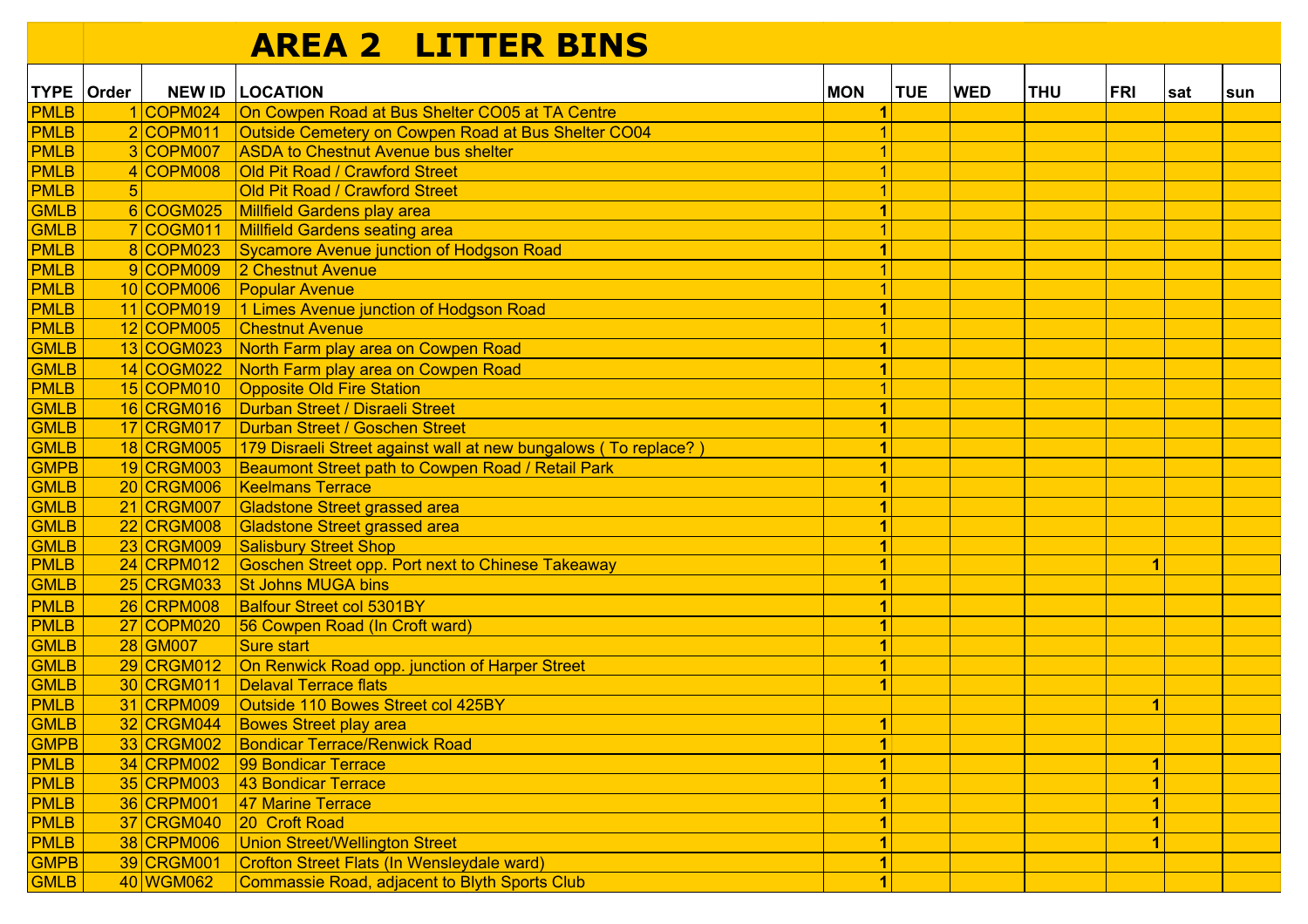| <b>GMLB</b> | 41 WGM019  | 1 Hedley Avenue cut through from Plessey Road                      |  |  |    |  |
|-------------|------------|--------------------------------------------------------------------|--|--|----|--|
| <b>PMLB</b> | 42 WPM025  | Colombia Terrace new build / path to Solingen Heap                 |  |  |    |  |
| <b>PMLB</b> | 43 WPM006  | <b>Grimsby Street / Arcadia Terrace</b>                            |  |  |    |  |
| <b>GMLB</b> | 44 Gm68    | 32 Bohemia cut                                                     |  |  |    |  |
| <b>GMPB</b> | 45 WGM006  | <b>Outside Plessey News</b>                                        |  |  | 1  |  |
| <b>GMPB</b> | 46 WGM007  | <b>Rotary Way/Plessey Road</b>                                     |  |  |    |  |
| <b>GMPB</b> | 47 WGM008  | Plessey Road / Broadway Field roundabout and cycle painting        |  |  |    |  |
| <b>GMPB</b> | 48 WGM009  | Broadway Playing Fields Opp. No. 54                                |  |  |    |  |
| <b>GMPB</b> | 49 WGM010  | Broadway Playing Fields Opp. No. 20                                |  |  |    |  |
| <b>GMPB</b> | 50 WGM011  | Broadway Playing Fields / Corner of Kingsway at Play Area          |  |  |    |  |
| <b>GMLB</b> | 51 WGM015  | At Bus Shelter W15 on Broadway / Kingsway junction                 |  |  |    |  |
| <b>PMLB</b> | 52 WPM015  | 89 Kingsway / Broadway field                                       |  |  | 1  |  |
| <b>PMLB</b> | 53 WPM014  | <b>Blyth Spartans Car Park</b>                                     |  |  |    |  |
| <b>GMPB</b> | 54 WGM012  | <b>Kingsway School North Entrance</b>                              |  |  |    |  |
| <b>PMLB</b> | 55 WPM010  | Kingsway School South corner / Road to Croft Park car park         |  |  |    |  |
| <b>GMLB</b> | 56 WGM067  | Post Office plessey road                                           |  |  |    |  |
| <b>GMPB</b> | 57 WGM004  | <b>Patterson House / Broadway Pavilion</b>                         |  |  |    |  |
| <b>GMPB</b> | 58 WGM005  | <b>Patterson House Bus Shelter W16</b>                             |  |  |    |  |
| <b>GMLB</b> | 59 WGM061  | <b>Plessey Road / Plessey Avenue junction</b>                      |  |  |    |  |
| <b>PMLB</b> | 60 WPM002  | <b>Crofton Field beside Miners Cart</b>                            |  |  |    |  |
| <b>PMLB</b> | 61 WPM007  | Outside shops Plessey Road / Beaconsfield Street junction          |  |  |    |  |
| <b>PMLB</b> | 62 CRPM023 | Plessey Road crossing on Beaconsfield Street corner                |  |  |    |  |
| <b>PMLB</b> | 63 WPM023  | Park Road back lane / entrance to Crofton Field                    |  |  |    |  |
| <b>GMLB</b> | 64 WGM039  | St. Cuthberts Church corner Plessey Road / Wellington Street       |  |  |    |  |
| <b>GMPB</b> | 65 WGM003  | 9 Wellington Street CORNER OF RIDLEY AVE                           |  |  |    |  |
| <b>PMLB</b> | 66 WPM003  | <b>Oddfellows Public House at bus stop</b>                         |  |  |    |  |
| <b>GMLB</b> | 67 WGM029  | Tate Street seating area / Behind Old Steamboat Public House       |  |  |    |  |
| <b>GMLB</b> | 68 WGM030  | Tate Street seating area / Behind Old Steamboat Public House       |  |  |    |  |
| <b>GMLB</b> | 69 WGM065  | Quayside Car Park / At Blyth Community Enterprise Centre corner    |  |  |    |  |
| <b>GMLB</b> | 70 WGM063  | <b>Quayside Car Park / New Police Station corner</b>               |  |  |    |  |
| <b>GMLB</b> | 71 WGM064  | Quayside Car Park / Middle bin in front of grass area              |  |  |    |  |
| <b>GMLB</b> | 72 WGM025  | Quayside Car Park between Eddie Ferguson House / Enterprise Centre |  |  |    |  |
| <b>GMLB</b> | 73 WGM026  | Quayside Car Park between Eddie Ferguson House / Enterprise Centre |  |  |    |  |
| <b>GMLB</b> | 74 WGM027  | Quayside Car Park Opp. Big windmill                                |  |  |    |  |
| <b>GMLB</b> | 75 WGM028  | Quayside Car Park Opp. Big windmill                                |  |  |    |  |
| <b>GMLB</b> | 76 WGM023  | Quayside Car Park between Eddie Ferguson House / Enterprise Centre |  |  | 1. |  |
| <b>GMLB</b> | 77 WGM036  | Quayside Wooden Staithes Opp. Eddie Ferguson House                 |  |  |    |  |
| <b>GMLB</b> | 78 WGM035  | Quayside Wooden Staithes / Spirit of the Staithes structure        |  |  |    |  |
| <b>GMLB</b> | 79 WGM034  | Quayside Wooden Staithes Opp. Commissioners Quay beer garden       |  |  |    |  |
| <b>GMLB</b> | 80 WGM033  | Quayside Wooden Staithes Opp. Commissioners Quay car park          |  |  |    |  |
| <b>GMLB</b> | 81 WGM037  | Quayside Wellington Street / Eddie Ferguson House seating area     |  |  |    |  |
| <b>GMLB</b> | 82 WGM041  | Quayside Chip Shop on Quay Road                                    |  |  |    |  |
| <b>GMLB</b> | 83 WGM020  | <b>Quayside / Sussex Street seats</b>                              |  |  |    |  |
| <b>GMLB</b> | 84 WGM021  | <b>Quayside / Sussex Street seats</b>                              |  |  |    |  |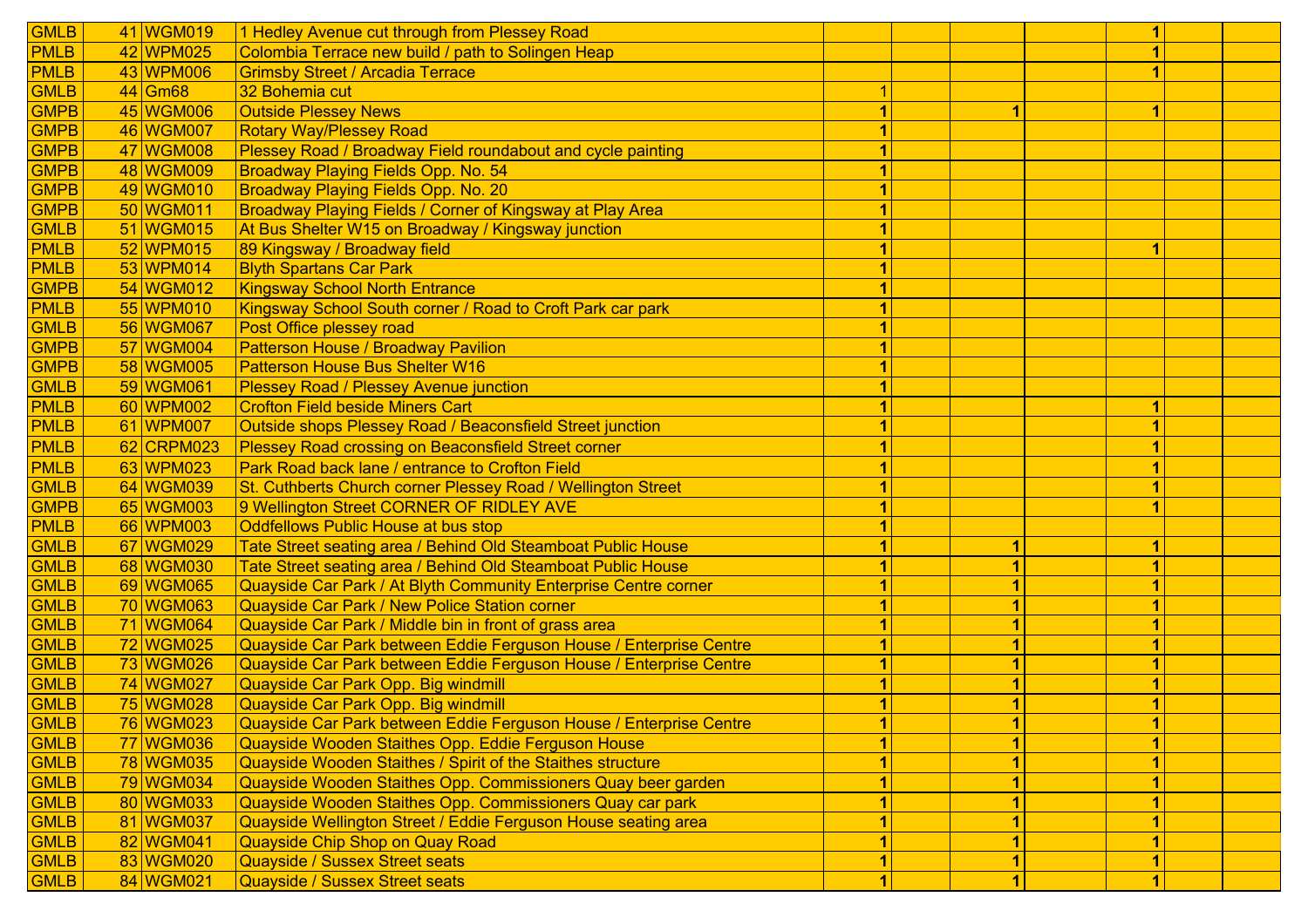| <b>GMLB</b>                |     | 85 WGM019     | Quayside Wooden Staithes / RNLI Lifeboat Station                 | 1  |          | 1           |              | 1   |                      |     |
|----------------------------|-----|---------------|------------------------------------------------------------------|----|----------|-------------|--------------|-----|----------------------|-----|
| <b>PMLB</b>                |     | 86 WPM026     | Quayside Wooden Staithes between Commissioners Quay & RNLI       |    |          |             |              |     |                      |     |
| <b>GMLB</b>                |     | 87 WGM031     | North entrance Ridley park                                       |    |          |             |              |     |                      |     |
| <b>GMLB</b>                |     | 88 WGM044     | <b>Ridley Park Café</b>                                          |    |          |             |              |     |                      |     |
| <b>GMLB</b>                |     | 89 WGM045     | <b>Ridley Park Café</b>                                          |    |          |             |              |     |                      |     |
| GMLB                       |     | 90 WGM047     | <b>Ridley Park Water Feature</b>                                 |    |          |             |              |     |                      |     |
| <b>GMLB</b>                |     | 91 WGM048     | <b>Ridley Park Water Feature</b>                                 |    |          |             |              |     |                      |     |
| <b>GMLB</b>                |     | 92 WGM049     | <b>Ridley Park Water Feature</b>                                 |    |          |             |              |     |                      |     |
| <b>GMLB</b>                |     | 93 WGM050     | <b>Ridley Park Kids Park</b>                                     |    |          |             |              |     |                      |     |
| <b>GMLB</b>                |     | 94 WGM051     | <b>Ridley Park Kids Park</b>                                     |    |          |             |              |     |                      |     |
| <b>GMLB</b>                |     | 95 WGM057     | <b>Ridley Park South LG Play Area</b>                            |    |          |             |              |     |                      |     |
| <b>GMLB</b>                |     | 96 WGM058     | <b>Ridley Park South LG Play Area</b>                            |    |          |             |              |     |                      |     |
| <b>GMLB</b>                |     | 97 WGM059     | <b>Ridley Park South LG Play Area</b>                            |    |          |             |              |     |                      |     |
| <b>GMLB</b>                |     | 98 WGM052     | Ridley Park Outer / Belgrave Terrace Number needed to put on Bin |    |          |             |              |     |                      |     |
| GMLB                       |     | 99 WPM021     | <b>Ridley Park Rose Gardens</b>                                  |    |          | 1           |              |     |                      |     |
| <b>GMLB</b>                |     | 100 WPM022    | <b>Ridley Park Rose Gardens</b>                                  |    |          |             |              |     |                      |     |
| <b>GMLB</b>                |     | 101 WPM024    | <b>Ridley Park Rose Gardens</b>                                  |    |          |             |              |     |                      |     |
| <b>GMLB</b>                |     | 102 WGM053    | <b>Ridley Park nearest to Rose Garden</b>                        |    |          |             |              |     |                      |     |
| <b>GMLB</b>                |     | 103 WGM055    | <b>Ridley Park Outer LG Play Area</b>                            |    |          |             |              |     |                      |     |
| <b>GMLB</b>                |     | 104 WGM060    | At Bus Shelter W07 opposite 73 Ridley Avenue                     |    |          |             |              |     |                      |     |
| <b>PMLB</b>                |     | 105 WPM005    | Ridley Avenue / Park View junction                               |    |          |             |              |     |                      |     |
| <b>GMLB</b>                |     | 106 WGM054    | Opposite 2/3 Park View / Ridley Park perimeter path              |    |          |             |              | 1   |                      |     |
|                            |     |               |                                                                  |    |          |             |              |     |                      |     |
|                            |     |               |                                                                  |    |          |             |              |     |                      |     |
| <b>GMLB</b>                |     | 107 WGM046    | Opposite 10 Park View / Ridley Park perimeter path               |    | Mon Tues | <b>Weds</b> | <b>Thurs</b> | Fri | Sat                  | Sun |
|                            | 108 |               | <b>Total number</b>                                              | 98 |          | 94          |              | 98  |                      |     |
|                            |     |               |                                                                  |    |          |             |              |     |                      |     |
|                            |     |               |                                                                  |    |          |             |              |     |                      |     |
|                            |     |               | <b>Blyth Town Centre</b>                                         |    |          |             |              |     |                      |     |
| <b>PMLB</b>                |     | 110 CRPM019   | <b>Outside Waterloo Social Club</b>                              | 1  | 1        | 1.          |              | 1.  | 1                    |     |
| <b>PMLB</b>                |     | 111 CRPM016   | Cypress Junction with Waterloo Road                              |    |          |             |              |     | $\overline{1}$       |     |
| <b>PMLB</b>                |     | 112 CRPM015   | Outside China Cook Chinese Takeaway / Restaurant                 |    |          |             |              |     | $\blacktriangleleft$ |     |
| <b>PMLB</b>                |     | 113 CRPM013   | Sambucas / Barnardo's charity shop                               |    |          |             |              |     |                      |     |
| <b>PMLB</b>                |     | 114 CRPM004   | 67/69 Bondicar Terrace at Hammerhead to Coomassie Road           |    |          |             |              |     |                      |     |
| <b>GMLB</b>                |     | 115 CRGM025   | Outside Iceland on Waterloo Road                                 |    |          |             |              |     |                      |     |
| <b>GMLB</b>                |     | 116 CRGM027   | Outside Heron Foods on Waterloo Road                             |    |          |             |              |     | $\overline{1}$       |     |
|                            |     | 117 CRGM029   | Outside Boots Chemist on Waterloo Road                           |    |          |             |              |     | 1                    |     |
| <b>GMLB</b><br><b>PMLB</b> |     | 118 CRPM026   | <b>Havelock street next to Barbers</b>                           |    |          |             |              |     |                      |     |
| <b>PMLB</b>                |     | 119 CRGM048   | Parson street                                                    |    |          |             |              |     |                      |     |
| <b>GMLB</b>                |     | 120 CRGM014   | Poundstretchers                                                  |    |          |             |              |     |                      |     |
| <b>GMLB</b>                |     | 121 WGM042    | Taxi Rank / Frameworks                                           |    |          |             |              |     |                      |     |
|                            |     | 122 WGM043    | <b>Taxi Rank / Frameworks</b>                                    |    |          |             |              |     |                      |     |
| <b>GMLB</b><br><b>PMLB</b> |     | 123 WPM008    | <b>Stanley Street outside nightclub</b>                          |    |          |             |              |     |                      |     |
| PMLB                       |     | $124$ CRPM014 | <b>DSS</b> (In Wensleydale ward)                                 |    |          |             |              |     | 1                    |     |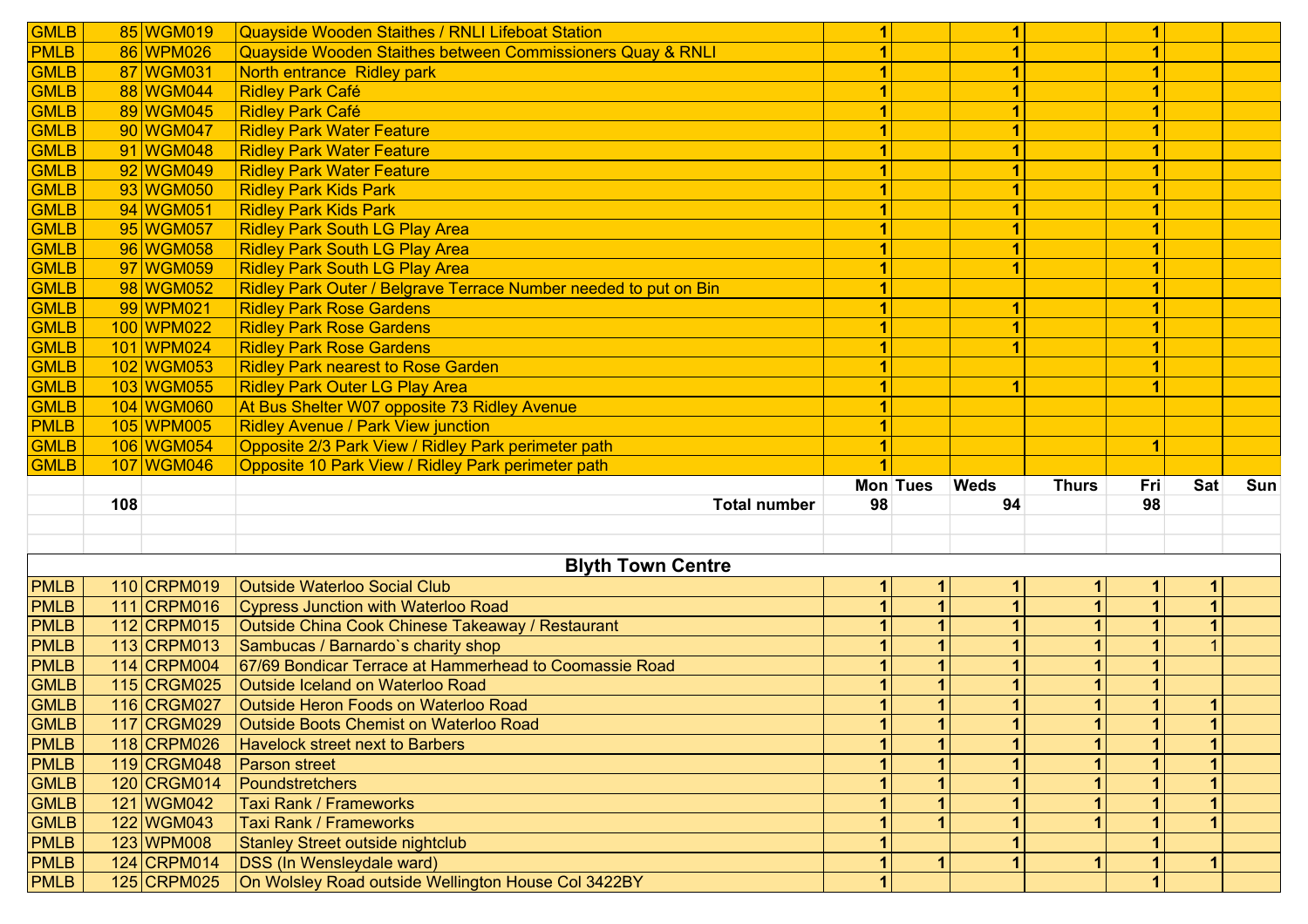| <b>PMLB</b> |    | 126 CRPM010 | Opp. DSS against Bus depot (In Wensleydale ward)               | 1   | 1                       |     |              |     |                         |     |
|-------------|----|-------------|----------------------------------------------------------------|-----|-------------------------|-----|--------------|-----|-------------------------|-----|
| <b>GMLB</b> |    | 127 CRGM47  | <b>Bus station/Keel Row entrance</b>                           |     |                         |     |              |     |                         |     |
| <b>PMLB</b> |    | 128 CPRM005 | Ramsdens/Waterloo road                                         |     | $\overline{\mathbf{1}}$ |     |              |     |                         |     |
| <b>GMLB</b> |    | 129 CRGM030 | <b>Opposite Boots Chemist on Market Place</b>                  | 1   | $\overline{\mathbf{1}}$ |     | 1            |     |                         |     |
| <b>GMLB</b> |    | 130 CRGM028 | Opposite Heron Foods on Market Place                           | 1   | 1                       |     | 1            |     |                         |     |
| GMLB        |    | 131 CRGM026 | Opposite Iceland on Market Place                               |     | $\overline{\mathbf{1}}$ |     |              |     |                         |     |
| GMLB        |    | 132 CRGM024 | <b>Market Place toilet block</b>                               |     | $\overline{\mathbf{1}}$ |     |              |     | $\overline{\mathbf{A}}$ |     |
| <b>GMLB</b> |    | 133 CRGM037 | <b>Elfin walk Memorial</b>                                     |     | $\overline{1}$          |     | 4            |     |                         |     |
| <b>GMLB</b> |    | 134 CRGM038 | <b>Elfin walk Memorial</b>                                     |     | $\overline{\mathbf{1}}$ |     | 4            |     |                         |     |
| <b>PMLB</b> |    | 135 CRPM020 | Outside Bowes Court Opp. High Street Club                      |     | $\mathbf{1}$            |     |              |     |                         |     |
| <b>GMLB</b> |    | 136 CRGM032 | Next to William Hill Bookmakers / against St Marys Church wall |     | $\overline{\mathbf{1}}$ |     |              |     |                         |     |
| GMLB        |    | 137 CRGM046 | <b>Tui/Market Square</b>                                       |     | $\overline{1}$          |     | 1            |     |                         |     |
| <b>GMLB</b> |    | 138 CRGM037 | Opposite Old Woolworths store on Market Place                  | 1   | $\overline{1}$          |     | 1            |     |                         |     |
| GMLB        |    | 139 CRGM036 | Opposite V+N Jewellers on Market Place                         |     | 1                       |     |              |     |                         |     |
| <b>GMLB</b> |    | 140 CRGM035 | Opposite V+N Jewellers on Market Place                         |     | $\overline{1}$          |     |              |     |                         |     |
| <b>GMLB</b> |    | 141 CRGM039 | Opposite Dawson & Sandersons on Market Place                   |     | $\overline{1}$          |     |              |     |                         |     |
| <b>GMLB</b> |    | 142 CRGM040 | Opposite Dawson & Sandersons on Market Place                   |     | $\overline{\mathbf{1}}$ |     |              |     |                         |     |
| <b>GMLB</b> |    | 143 CRGM041 | Outside Greggs on Market Place Number needed to put on Bin     | 1   | 1                       |     |              |     |                         |     |
| <b>GMLB</b> |    | 144 CRGM034 | <b>Opposite Savers on Market Place</b>                         |     | 1                       |     |              |     |                         |     |
| <b>PMLB</b> |    | 145 CRPM022 | On Regent Street outside Burtons / Greggs                      |     | $\overline{1}$          |     |              |     |                         |     |
| <b>PMLB</b> |    | 146 CRPM021 | On Regent Street outside Hays Travel                           |     | 1                       |     |              |     |                         |     |
| <b>PMLB</b> |    | 147 CRGM020 | Ladbrokes                                                      | 1   | $\overline{1}$          |     | 1            |     |                         |     |
| <b>GMLB</b> |    | 148 CRGM020 | <b>Services Social Club on Bowes Street</b>                    |     | 1                       | 1   | 1            |     |                         |     |
| <b>PMLB</b> |    | 149 CRPM017 | Argos                                                          |     | $\mathbf{1}$            |     | 1            |     |                         |     |
| <b>GMLB</b> |    | 150 CRGM018 | <b>Tudor Café outside Wilkinsons</b>                           |     | $\mathbf{1}$            |     | 1            |     | 1                       |     |
| <b>GMLB</b> |    | 151 CRGM015 | Wilkinsons / Morrisons walkway                                 |     | $\mathbf{1}$            |     | 1            |     | 1                       |     |
| <b>GMLB</b> |    | 152 CRGM023 | Outside Post Office opposite Morrisons car park                | 4   | $\blacktriangleleft$    |     |              |     |                         |     |
| PMLB        |    | 153 CRPM024 | On Regent Street outside Dolly Dimples Café                    | 4   |                         |     |              |     |                         |     |
| <b>PMLB</b> |    | 154 CRPM011 | Opp. Wright Street at Port Entrance                            | 1   |                         |     |              |     |                         |     |
| <b>GMLB</b> |    | 155 CRGM022 | Outside Freezer shop opposite Morrisons car park               | 1   | 1                       |     | 1            |     | и                       |     |
| <b>GMLB</b> |    | 156 CRGM021 | Outside Freezer shop opposite Morrisons car park               |     | $\overline{1}$          |     |              |     |                         |     |
| <b>GMLB</b> |    | 157 CRGM043 | Kings Street hammerhead / Bottle bank                          |     | 1                       |     |              |     |                         |     |
| <b>GMLB</b> |    | 158 CRGM042 | Keel Row car park rear of Blyth & Tyne Public House            |     | $\overline{\mathbf{A}}$ |     |              |     |                         |     |
|             |    |             |                                                                |     |                         |     |              |     |                         |     |
|             | 58 |             |                                                                | Mon | <b>Tues</b>             | Wed | <b>Thurs</b> | Fri | <b>Sat</b>              | Sun |
|             |    |             | <b>Total number</b>                                            | 49  | 45                      | 47  | 45           | 49  | 40                      |     |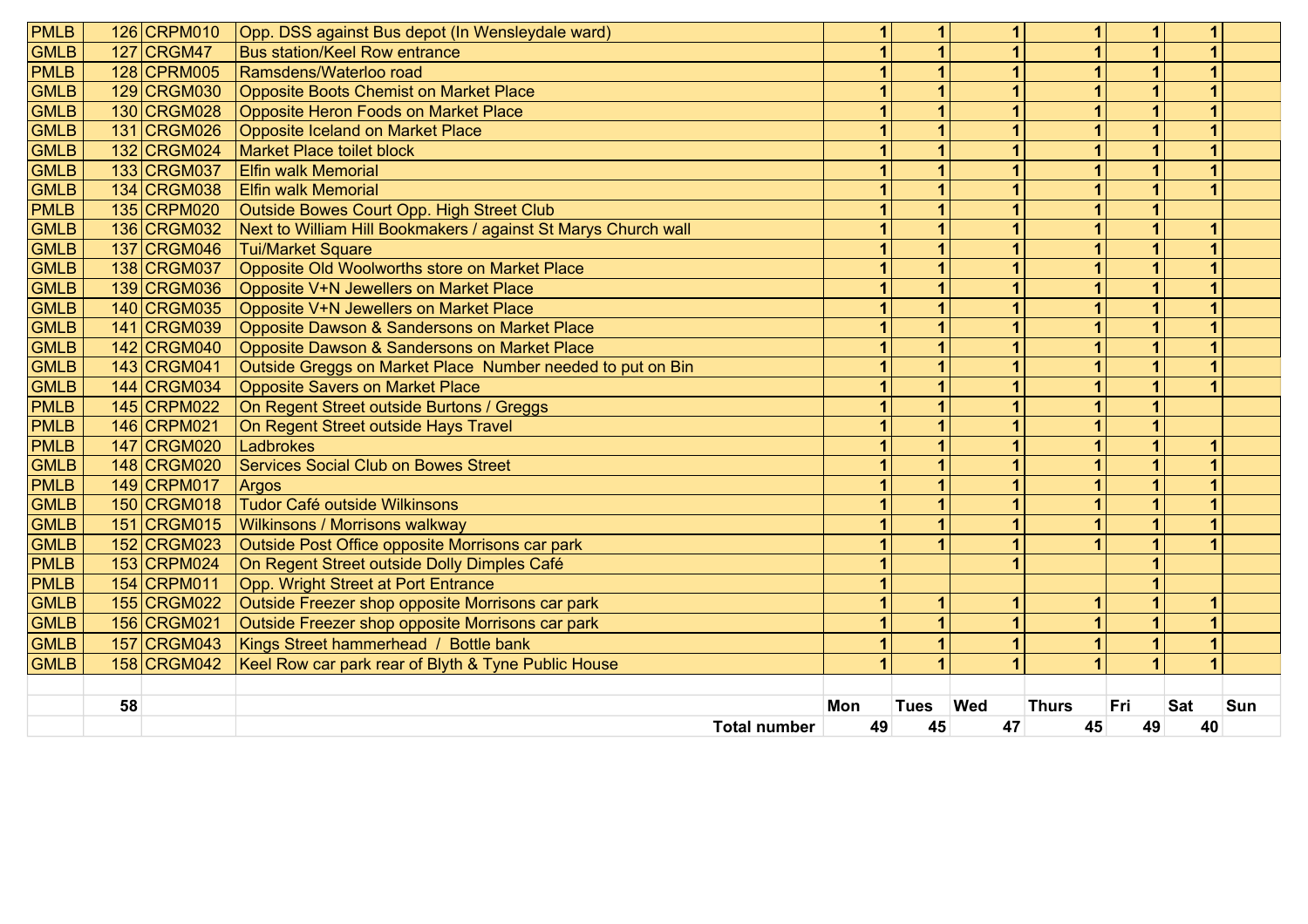|             |                 |                | <b>AREA 3 LITTER BINS</b>                                                  |            |            |            |            |            |     |            |
|-------------|-----------------|----------------|----------------------------------------------------------------------------|------------|------------|------------|------------|------------|-----|------------|
| <b>TYPE</b> | Order           | <b>NEW ID</b>  | <b>LOCATION</b>                                                            | <b>MON</b> | <b>TUE</b> | <b>WED</b> | <b>THU</b> | <b>FRI</b> | Sat | <b>Sun</b> |
| <b>PMLB</b> | $\overline{1}$  | <b>ISPM007</b> | Broadway roundabout at TA Centre                                           |            |            |            |            |            |     |            |
| <b>GMPB</b> | $\overline{2}$  | ISGM001        | Broadway shops / Launderette                                               |            |            |            |            | 1          |     |            |
| <b>GMPB</b> | $\mathbf{3}$    | ISGM002        | Broadway shops / Minimarket                                                |            |            |            |            |            |     |            |
| <b>GMPB</b> | $\overline{4}$  | <b>ISGM003</b> | Broadway shops / Flower shop                                               |            |            |            |            |            |     |            |
| GMPB        | $\overline{5}$  | <b>ISGM004</b> | Broadway shops / Gearbox Autos                                             |            |            |            |            |            |     |            |
| GMPB        | $6\phantom{1}$  | <b>ISGM005</b> | Broadway shops / Bakery                                                    |            |            |            |            |            |     |            |
| <b>GMPB</b> | $\overline{7}$  | ISGM006        | Broadway shops nearest to Civic Centre                                     |            |            |            |            |            |     |            |
| GMPB        | 8               | <b>ISGM008</b> | Outside 9 x 1st Avenue                                                     |            |            |            |            |            |     |            |
| <b>GMPB</b> | 9               | ISGM009        | 31 x 2nd Avenue                                                            |            |            |            |            |            |     |            |
| <b>PMLB</b> | 10              | <b>ISPM011</b> | Princess Louise Road/ Fpptpath back of Victoria Mews                       |            |            |            |            |            |     |            |
| <b>PMLB</b> | 11              | <b>ISPM010</b> | 143 x 20th Avenue                                                          |            |            |            |            | 1          |     |            |
| PMLB        | 12              | <b>ISPM002</b> | South Farm allotment car park off Twentieth Avenue                         |            |            |            |            |            |     |            |
| PMLB        | 13              | <b>ISPM012</b> | 26th Avenue                                                                |            |            |            |            |            |     |            |
| GMPB        | 14              | PLGM001        | 15th Avenue shops                                                          |            |            | 1          |            | 1          |     |            |
| PMLB        | 15              | PLPM001        | 54 x 6th Avenue col 2747BY (In Isabella Ward)                              |            |            |            |            |            |     |            |
| GMPB        | 16              | PLGM002        | Jct Broadway/6th Avenue                                                    |            |            |            |            |            |     |            |
| <b>GMLB</b> | 17              | PLGM016        | Junction of 10th Avenue / Broadway                                         |            |            |            |            |            |     |            |
| GMPB        | 18              | PLGM010        | 11th Avenue Playing Field                                                  |            |            |            |            |            |     |            |
| <b>GMPB</b> | 19              | PLGM011        | 11th Avenue Playing Field                                                  |            |            |            |            |            |     |            |
| <b>GMPB</b> | 20              | PLGM007        | <b>Barras Avenue</b>                                                       |            |            |            |            |            |     |            |
| GMPB        | 21              | PLGM009        | Academy Field Plessey Road                                                 |            |            |            |            |            |     |            |
| GMPB        | 22              | <b>PLGM008</b> | Opposite Seahorse Pub at Bus shelter PL05                                  |            |            |            |            |            |     |            |
| PMLB        | 23              | PLPM004        | Barras ave   East Drive Junction                                           |            |            |            |            |            |     |            |
| PMLB        | 24              | <b>NEPM002</b> | Opposite 428 Plessey Road after old crossings                              |            |            |            |            |            |     |            |
| PMLB        | 25              | NEPM001        | On side of Londis store / old Black Diamond pub against track              |            |            |            |            | 1          |     |            |
| <b>GMPB</b> | 26              | NEGM002        | Outside Black Diamond (Londis)                                             |            |            |            |            |            |     |            |
| <b>GMPB</b> | 27              | NEGM001        | Outside Black Diamond at Bus shelter NE06                                  |            |            |            |            |            |     |            |
| <b>GMPB</b> | 28              | NEGM004        | Elliot Street outside Pan Ahar Reataurant                                  |            |            |            |            |            |     |            |
| <b>PMLB</b> | 29              | <b>NEPM009</b> | 9 Wharton Street next to play area                                         |            |            |            |            |            |     |            |
| GMPB        | 30              | NEGM011        | Newsham Farm play area                                                     |            |            |            |            |            |     |            |
| <b>GMLB</b> | 31              | NEGM028        | On Druridge Drive opposite Bus shelter NE09                                |            |            |            |            |            |     |            |
| <b>GMLB</b> | $\overline{32}$ | NEGM012        | On Druridge Drive bus shelter                                              |            |            |            |            |            |     |            |
| <b>GMPB</b> | 33              | NEGM010        | Newsham Farm Shops outside Convenience store                               |            |            |            |            | 11         |     |            |
| <b>GMLB</b> | 34              | NEGM027        | On path off top of Wharton Street leading to Stanton Avenue / near paddock |            |            |            |            |            |     |            |
| <b>PMLB</b> | 35              | NEPM008        | 12a Kielder Close col 3758BY                                               |            |            |            |            |            |     |            |
| <b>PMLB</b> | 36              | NEPM007        | Stanton Avenue Garages                                                     |            |            |            |            |            |     |            |
| <b>PMLB</b> | 37              | KBPM025        | 27/29 Rothbury Avenue                                                      |            |            |            |            |            |     |            |
| <b>PMLB</b> | 38              | KBPM026        | Rear of 58 Beadnell Road                                                   |            |            |            |            |            |     |            |
| <b>PMLB</b> | 39              | NEPM005        | 2 Delaval Gardens at entrance to field                                     |            |            |            |            |            |     |            |
| <b>GMPB</b> | 40              | NEGM013        | Gallagher's Field                                                          |            |            |            |            |            |     |            |
| GMPB        | 41              | NEGM014        | Gallagher's Field / on fence corner of park facing Golf course             |            |            |            |            |            |     |            |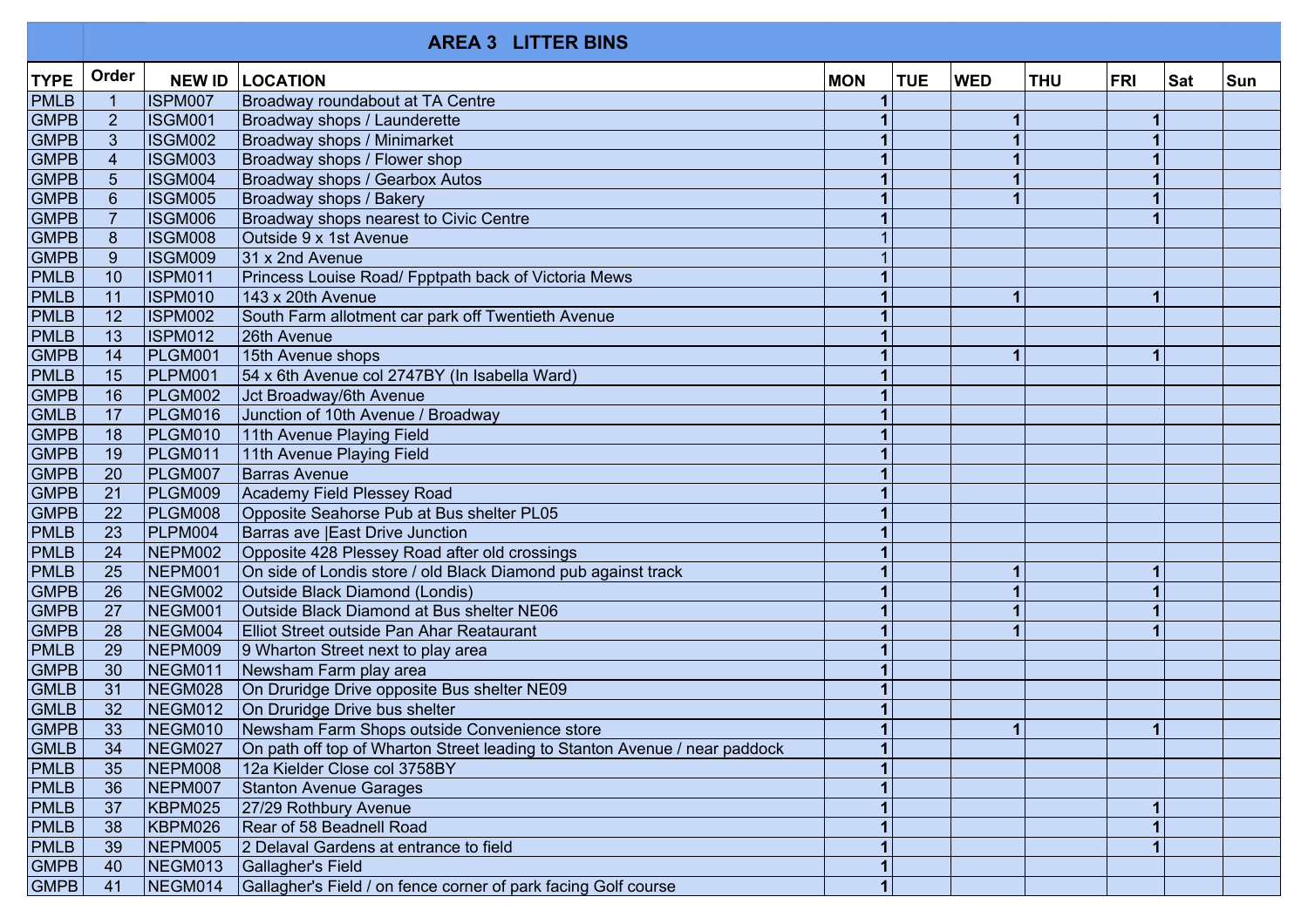| <b>GMPB</b> | 42 | NEGM015        | Opposite 3 Beatrice Avenue                                              |                |  |    |  |
|-------------|----|----------------|-------------------------------------------------------------------------|----------------|--|----|--|
| <b>GMPB</b> | 43 | NEGM016        | <b>Blyth Golf Club</b>                                                  | 1              |  |    |  |
| <b>GMPB</b> | 44 | NEGM017        | New Delaval Park entrance                                               |                |  |    |  |
| <b>GMPB</b> | 45 | NEGM018        | New Delaval Park back of pavilion closest to new school                 |                |  |    |  |
| <b>GMPB</b> | 46 | NEGM019        | New Delaval Park back of pavilion closest to bowling green              |                |  |    |  |
| <b>GMPB</b> | 47 | NEGM020        | New Delaval Park between war memorial and tennis court                  |                |  |    |  |
| <b>GMPB</b> | 48 | NEGM005        | Outside Lee's Bakery                                                    |                |  |    |  |
| <b>GMPB</b> | 49 | NEGM006        | Outside Newsham Co-op                                                   |                |  |    |  |
| <b>GMPB</b> | 50 | NEGM007        | Pedestrian crossing Newcastle Road outside Convenience store            |                |  |    |  |
| <b>GMPB</b> | 51 | NEGM008        | Pedestrian crossing Newcastle Road Co-op side (old / replace?)          |                |  |    |  |
| <b>PMLB</b> | 52 | NEPM010        | Newcastle Road to Horton Place                                          |                |  |    |  |
| <b>GMPB</b> | 53 | NEGM024        | Outside St Bede's church on Newcastle Road                              |                |  |    |  |
| <b>GMPB</b> | 54 | NEGM021        | <b>Oval Field</b>                                                       |                |  |    |  |
| <b>GMPB</b> | 55 | NEGM030        | Laverock Place play area                                                |                |  |    |  |
| <b>GMPB</b> | 56 | NEGM023        | Newcastle Road at Bus shelter NE02                                      |                |  |    |  |
| PMLB        | 57 | NEPM003        | Laverock Hall Road next to Benridge Park substation col 3843B           |                |  |    |  |
| <b>GMPB</b> | 58 | NEGM029        | Top of Laverock Hall Road on Portland Wynd roundabout at track entrance |                |  |    |  |
| <b>PMLB</b> | 59 | NEPM011        | 47 Cottingwood Green                                                    |                |  |    |  |
| <b>GMPB</b> | 60 | NEGM022        | 78 Cottingwood Green                                                    |                |  |    |  |
| <b>GMLB</b> | 61 | NEGM025        | Cottingwood Green MUGA                                                  |                |  |    |  |
| <b>GMLB</b> | 62 | NEGM026        | Cottingwood Green MUGA                                                  |                |  |    |  |
| <b>GMPB</b> | 63 | NEGM003        | Opposite MUGA on South Newsham Road against Cargo Close                 |                |  |    |  |
| <b>PMLB</b> | 64 | NEPM006        | At Park Farm Villas at South Newsham Road roundabout                    |                |  |    |  |
| <b>PMLB</b> | 65 | SBPM009        | South Newsham Crossing at Bus shelter SB12                              |                |  |    |  |
| PMLB        | 66 | SBPM004        | Blagdon Drive Bus shelter SB11                                          |                |  |    |  |
| <b>GMPB</b> | 67 | <b>SBGM001</b> | South Newsham Pavillion                                                 |                |  |    |  |
| <b>GMPB</b> | 68 | SBGM002        | <b>South Newsham Pavillion</b>                                          |                |  |    |  |
| <b>GMPB</b> | 69 | SBGM003        | South Newsham Pavillion                                                 |                |  |    |  |
| <b>GMPB</b> | 70 | SBGM004        | Woodlands Park Col 4290BY                                               |                |  |    |  |
| <b>GMPB</b> | 71 | <b>SBGM034</b> | On roundabout at Sandringham Drive & Balmoral Way                       |                |  |    |  |
| <b>GMPB</b> | 72 | SBGM006        | <b>Balmoral Drive at Mulberry Close</b>                                 |                |  |    |  |
| PMLB        | 73 | SBPM003        | Balmoral Drive at Blackthorn Drive roundabout on col 4355BY             |                |  |    |  |
| <b>GMPB</b> | 74 | SBGM008        | Balmoral Drive on path between Cedar Grove / Sweetbriar Way Col 5586BY  |                |  |    |  |
| <b>GMPB</b> | 75 | SBGM005        | Top of path between Hamstead Close / Juniper Close Col 4295BY           |                |  |    |  |
| <b>GMPB</b> | 76 | SBGM009        | South Beach Cycle Track Col 5578BY                                      |                |  |    |  |
| <b>GMPB</b> | 77 | SBGM010        | South Beach Cycle Track Col 5571BY                                      | 1.             |  | 11 |  |
| <b>GMPB</b> | 78 | SBGM011        | South Beach Cycle Track at Mulberry Close                               |                |  |    |  |
| <b>GMPB</b> | 79 | SBGM017        | Mulberry / Sandringham Drive Play Area                                  |                |  |    |  |
| GMPB        | 80 | SBGM018        | Mulberry / Sandringham Drive Play Area                                  |                |  |    |  |
| <b>GMPB</b> | 81 | SBGM019        | South Beach Play Park                                                   |                |  |    |  |
| GMPB        | 82 | SBGM012        | South Beach Cycle Track at Sandringham Drive                            |                |  |    |  |
| <b>GMPB</b> | 83 | <b>SBGM013</b> | South Beach Cycle Track between Gately Avenue / Esher Gardens           |                |  |    |  |
| GMPB        | 84 | <b>SBGM016</b> | South Beach Cycle Track between Heron Close / Kittiwake Close           |                |  |    |  |
| <b>PMLB</b> | 85 | SBPM010        | South Beach Cycle Track back of Heron Close col 3900BY                  | $\overline{1}$ |  |    |  |
|             |    |                |                                                                         |                |  |    |  |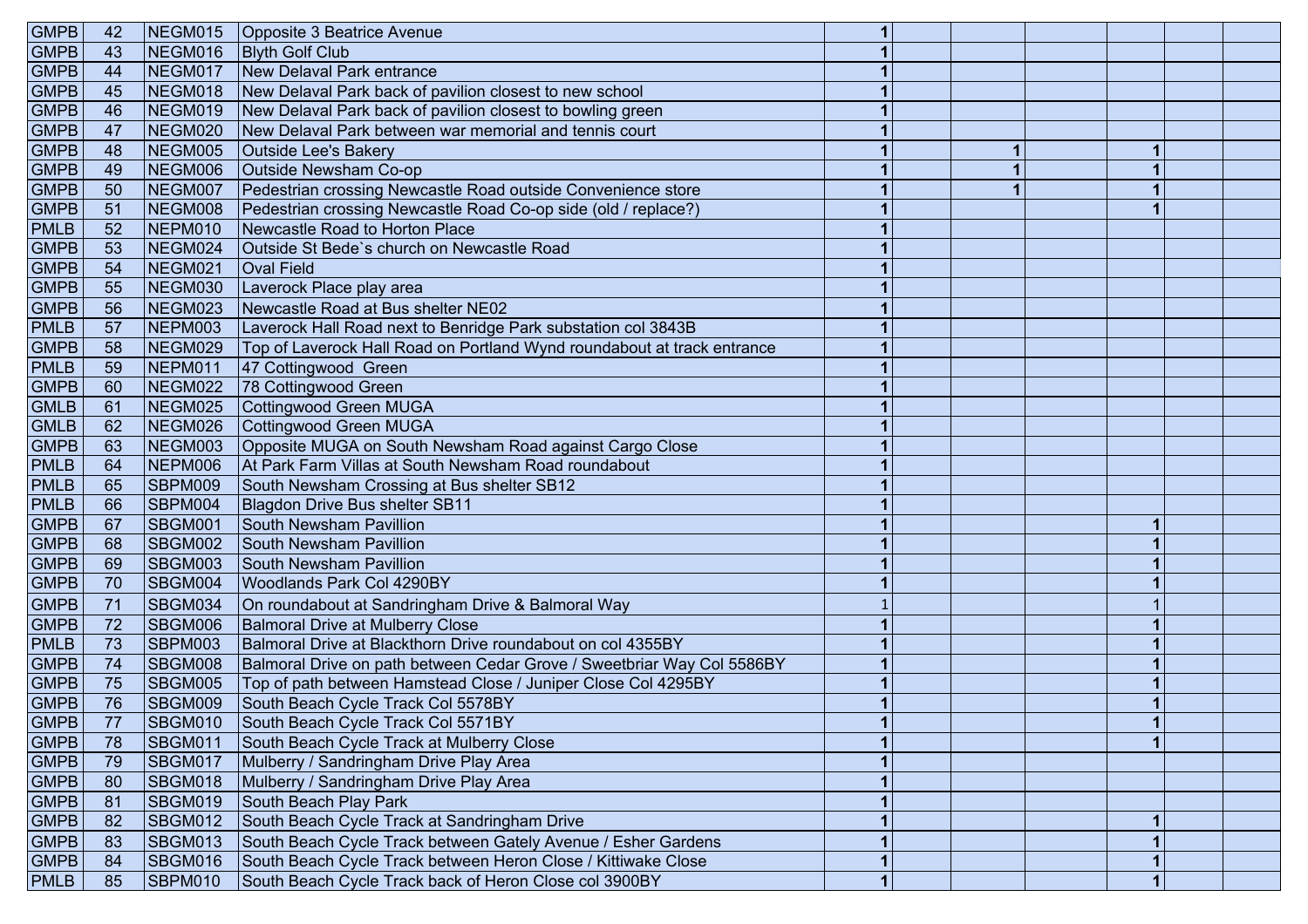| <b>GMPB</b> | 86  | SBGM015        | South Beach Cycle Track at Avocet Close Col 3873BY                       |              |  |  |  |
|-------------|-----|----------------|--------------------------------------------------------------------------|--------------|--|--|--|
| <b>GMPB</b> | 87  | SBGM021        | South Beach Cycle Track / Dunblane Drive                                 |              |  |  |  |
| <b>PMLB</b> | 88  | SBPM002        | On Sandringham Drive opposite Pavilion at Bus shelter SB09               |              |  |  |  |
| <b>PMLB</b> | 89  | SBPM005        | <b>Jct Sandringham Drive</b>                                             |              |  |  |  |
| <b>PMLB</b> | 90  | SBPM008        | <b>Opposite Sandringham Drive</b>                                        |              |  |  |  |
| <b>GMPB</b> | 91  | SBGM028        | Blyth Academy entrance / gate                                            |              |  |  |  |
| <b>GMPB</b> | 92  | SBGM023        | South Beach Shops at Academy car park                                    |              |  |  |  |
| <b>GMPB</b> | 93  | SBGM022        | South Beach Shops in front of Community Centre                           |              |  |  |  |
| <b>GMPB</b> | 94  | SBGM024        | 29 Shearwater Way / cut to shops                                         |              |  |  |  |
| <b>GMPB</b> | 95  | <b>SBGM025</b> | Fulmar Drive before junction of Shearwater Way                           |              |  |  |  |
| <b>GMPB</b> | 96  | SBGM026        | <b>Tern Close Sub-Station</b>                                            |              |  |  |  |
| <b>PMLB</b> | 97  | SBPM001        | Behind South Beach pub / sub station on post at trail / play area        |              |  |  |  |
| <b>PMLB</b> | 98  | <b>SBPM006</b> | On South Newsham Road at Bus shelter SB05                                |              |  |  |  |
| <b>PMLB</b> | 99  | SBPM007        | On South Newsham Road at Bus shelter SB06                                |              |  |  |  |
| <b>GMPB</b> | 100 | SBGM031        | Rotary Way backing onto Teal Avenue at Bus shelter SB04                  |              |  |  |  |
| <b>PMLB</b> | 101 | PLPM003        | Amersham Road bus stop backing onto Grebe Close Col 91BY                 |              |  |  |  |
| <b>PMLB</b> | 102 | PLPM004        | 41/42 Guillemot Close near Col 3799BY                                    |              |  |  |  |
| <b>GMLB</b> | 103 | PLGM019        | 36 Dunlin Drive near Col 3785                                            |              |  |  |  |
| <b>GMPB</b> | 104 | PLGM003        | Amersham Road / Banbury Way Crossings                                    |              |  |  |  |
| <b>GMPB</b> | 105 | SBGM029        | On Amersham Road against Dunblane Drive Bus shelter SB13                 |              |  |  |  |
| <b>GMLB</b> | 106 | PLGM015        | On Amersham Road at Felstead Place Bus shelter PL04                      |              |  |  |  |
| <b>GMLB</b> | 107 | PLGM017        | Carrick Drive to Bromley Gardens path at Col 3772BY                      |              |  |  |  |
| <b>GMPB</b> | 108 | PLGM004        | On Amersham Road at Bromley Gardens Bus shelter PL03                     |              |  |  |  |
| <b>GMPB</b> | 109 | <b>SBGM033</b> | Top of Amersham Road at entrance to Gately Avenue at Col 4095BY          |              |  |  |  |
| <b>GMPB</b> | 110 | PLGM006        | 14 Amberly Way back of Cricket Ground                                    |              |  |  |  |
| <b>GMPB</b> | 111 | PLGM005        | On Amersham Road at Addington Drive Bus shelter PL02                     |              |  |  |  |
| GMPB        | 112 | PLGM014        | Rotary Way backing onto Ashford Close at Bus shelter PL01                |              |  |  |  |
| <b>GMPB</b> | 113 | PLGM012        | Footpath to Alconbury Close from Rotary Way                              |              |  |  |  |
| <b>PMLB</b> | 114 | <b>WPM011</b>  | Rotary Way Bus Shelter W14 near Plessey Road                             |              |  |  |  |
| <b>GMPB</b> | 115 | SBGM030        | Rotary Way backing onto Talisman Way at Bus shelter SB03                 |              |  |  |  |
| <b>PMLB</b> | 116 | <b>WPM013</b>  | Rotary Way Bus Shelter W13 at Amersham Way roundabout                    |              |  |  |  |
| <b>GMPB</b> | 117 | SBGM020        | Links Road at Blyth sign/brick planter at Gloucester Lodge playing field |              |  |  |  |
| <b>GMPB</b> | 118 | SBGM027        | Links Road at entrance to lane for Meggie's Burn                         | 1            |  |  |  |
| <b>GMPB</b> | 119 |                | Free standin On track at Meggies burn                                    |              |  |  |  |
| <b>GMPB</b> | 120 | SBGM014        | On Links Road opp. Bandstand at Bus Selter SB02                          |              |  |  |  |
| GMLB        | 121 |                | SBGM032   On Links Road near Bandstand at bus shelter SB01               |              |  |  |  |
| <b>PMLB</b> | 122 | <b>WPM009</b>  | Links Road opposite South Harbour entrance                               |              |  |  |  |
| GMPB        | 123 | WGM014         | Links Road cut through to Wolmer Road                                    |              |  |  |  |
| GMPB        | 124 | <b>WGM013</b>  | At Bus Shelter W10 / Gordon road corner                                  |              |  |  |  |
| <b>GMLB</b> | 125 | <b>WGM016</b>  | 140 Solingen Estate                                                      |              |  |  |  |
| <b>GMLB</b> | 126 | <b>WGM017</b>  | Opp. 17 Solingen Estate at seat on green                                 |              |  |  |  |
| <b>GMLB</b> | 127 | <b>WGM018</b>  | Opposite 47 Solingen Estate                                              |              |  |  |  |
| <b>GMLB</b> | 128 | WGM040         | Solingen to Bader Court / path across heap to Grimsby Street             |              |  |  |  |
| <b>PMLB</b> | 129 | <b>WPM020</b>  | Solingen to Bader Court col 4125BY                                       | $\mathbf{1}$ |  |  |  |